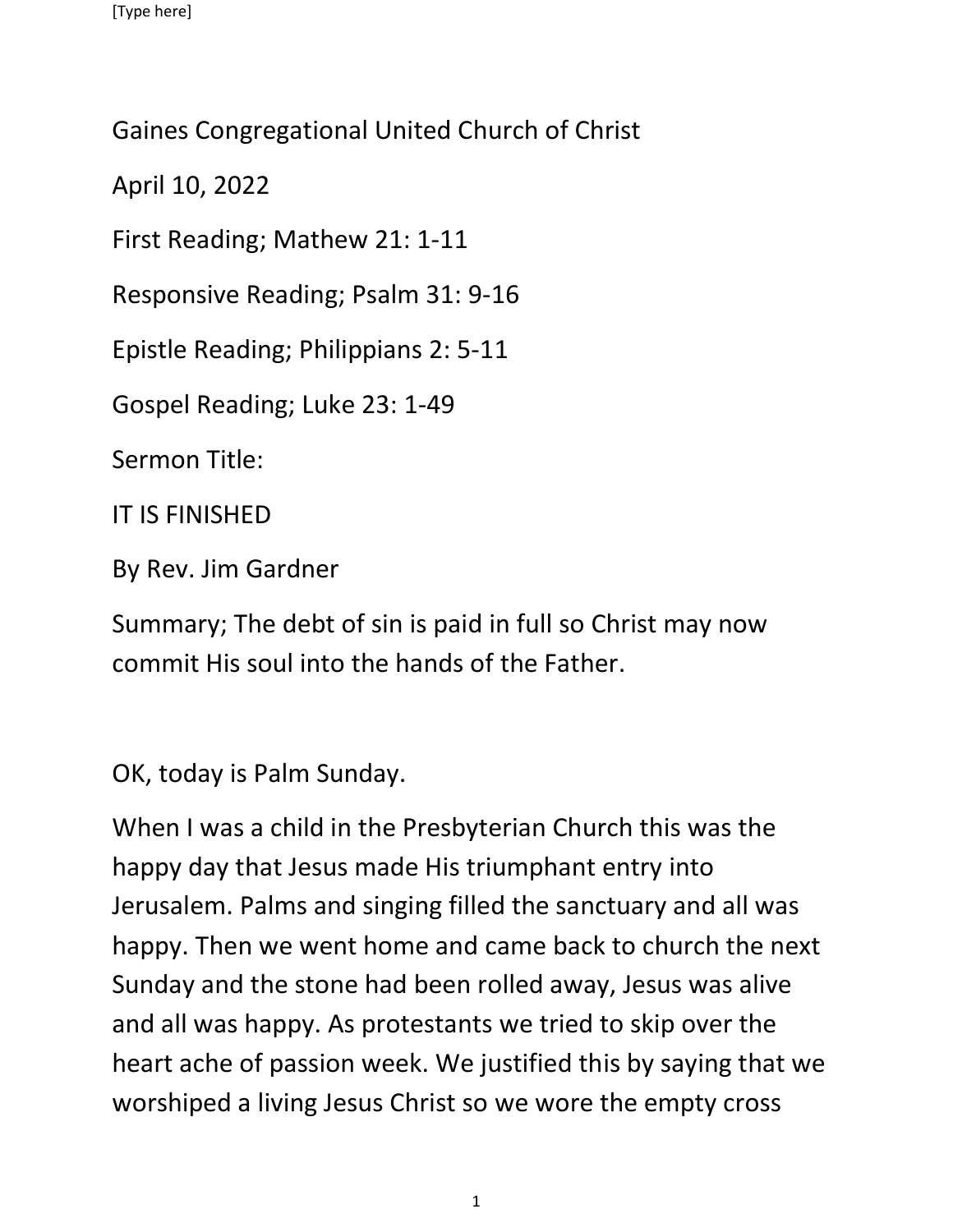around our necks instead of a Crucifix. Although there is a certain validity to this, it was also an escape mechanism that we used to shield ourselves from the pain of what really happened. A living Jesus Christ that had not made that terrible sacrifice for us would have made our faith as futile as that of Pagans and Humanists. Without the crucifixion we would just be worshiping a God that thought more of Himself then He did of His creation.

Our God is a God that will not stop at anything to save His bumbling, stubborn children that were just too stiff necked to get it right. We took His holy laws and rearranged them to fit our temperament and our needs. We washed our hands and dishes but left our hearts filthy with selfishness and contempt. God had a heaven that He wanted to share with like minds but all He could see was hypocrites, not the kind of folks He would like to share a beer with after a beautiful long day in paradise.

OK, maybe God is not a beer drinker but you get my drift.

To God we are not Battle Bots that He created for entertainment. We were created to be family. As God is Holy, we were created to be Holy. Holy is to be set apart as something special. God is special and is set apart from everything else. God has set us apart to be special but because He gave us free will we can choose to screw it up, and this is something we do really well.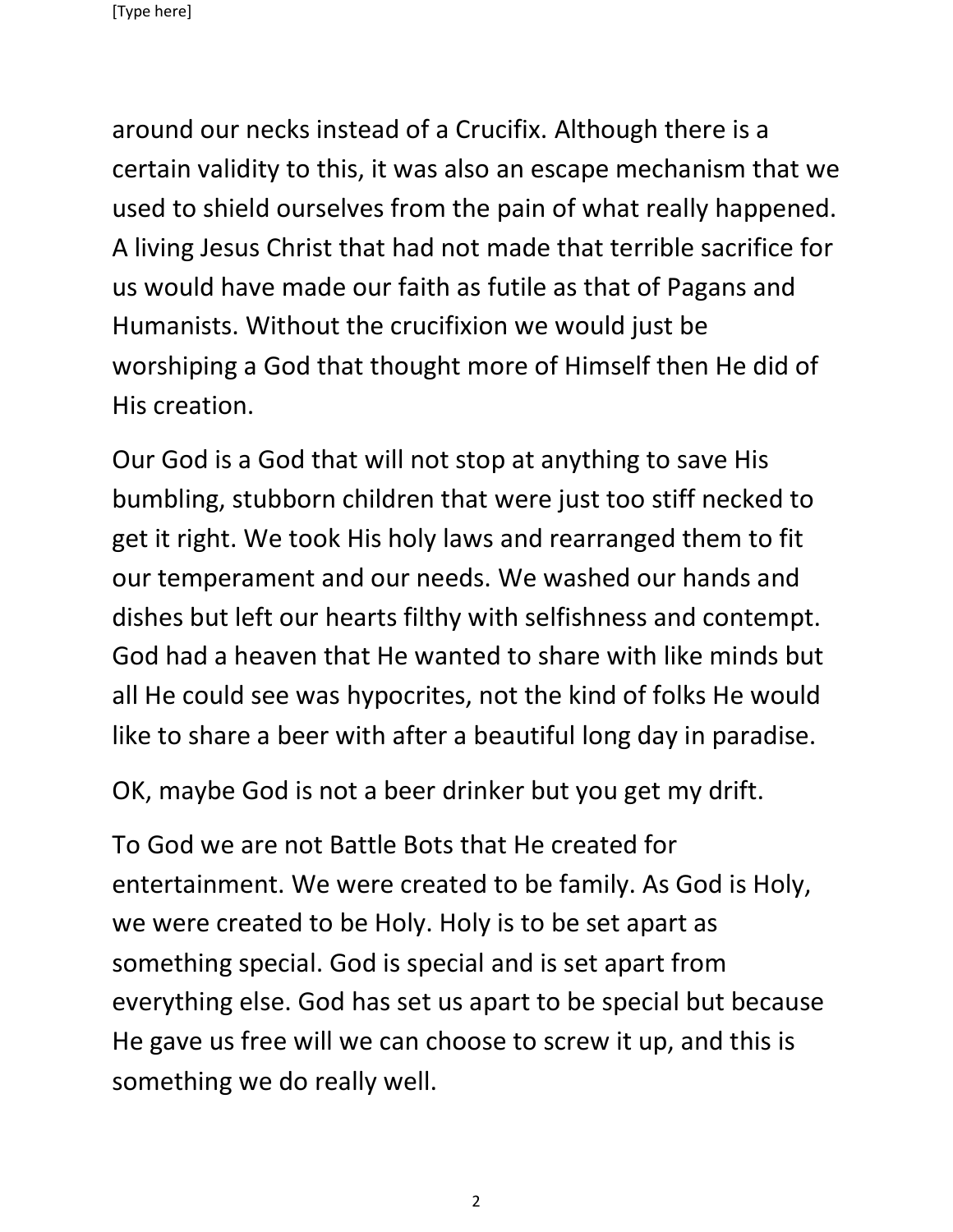In our Epistle reading Paul tries to get us into the right frame of mind by telling us, "Let this mind be in you which was also in Christ Jesus, who being in the form of God…made himself of no reputation, taking the form of a bondservant, and coming in the likeness of men….He humbled Himself and became obedient to the point of death, even the death of the cross."

Death on the cross was the most terrible, humiliating death ever known to man. Jesus said earlier "I give my life up; it is not taken from me but I give it up." In Nazareth they were going to stone Jesus but He simply walked away from the mob and they could not hold Him to stone Him because Jesus was not choosing to die at that point and no-one could TAKE His life. Jesus chose to die in that terrible way so all would see what God was willing to do for His creation, not sparing His only begotten son that we might have eternal life.

Jesus lived His entire life on Earth as God had directed Him to live. At the cross Jesus completed His assignment from His Father in heaven. In dying on that cross Jesus traded His righteousness for all of the sins of mankind, past, present and future. Jesus paid the debt in full. In John 19:30 it says, "So when Jesus had received the sour wine, He said "It is finished." The phrase, "it is finished" is the phrase used when a contract has been completed, today our receipts would say, "Paid', or